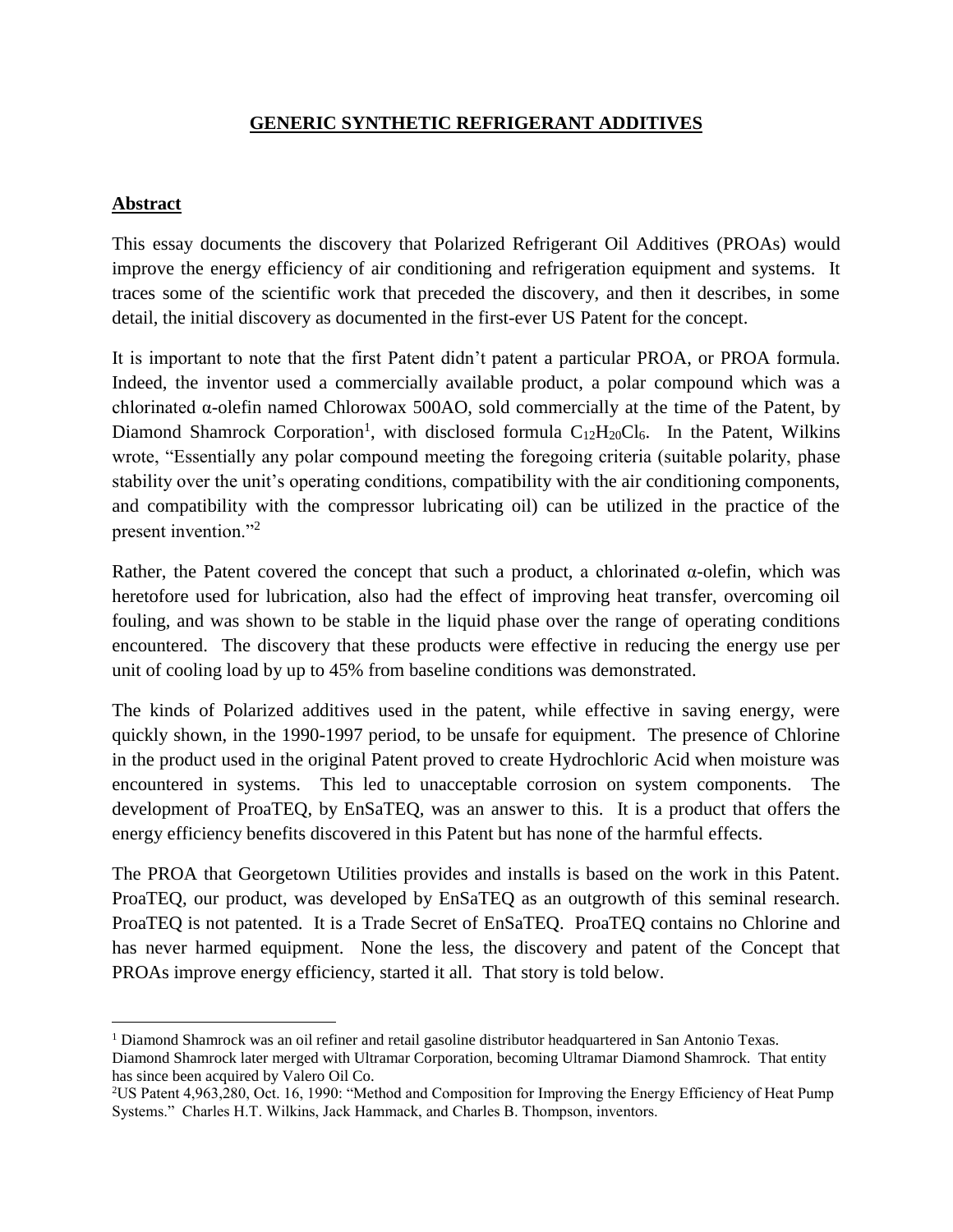# **Background Research**

Research in the 1970s and 1980s on lubricants produced some threads that led in the late 1980s to the work of Dr. Charles Wilkins, Dr. Charles Thompson, and John Hammack, which resulted in a watershed 1990 Patent on the applicability of polarized molecules to enhance refrigeration system performance and in particular to overcome the adverse effects of oil fouling on heat transfer and system capacity.

Polarized molecules had been under development as lubricants in traction applications. Also, with the growth of the heat pump, in the 70s and 80s, there was interest in refrigeration system compressor lubricants that would perform well and remain stable, not change phase, under a broad range of operating conditions. The research led to two Patents cited by Wilkins, et al, one for polarized molecules as machinery lubricants<sup>3</sup>; and another for lubricants and lubricant additives that would remain in liquid phase over a broad range of high and low temperatures characterized by the heat pump's new all year operating conditions<sup>4</sup>.

# **Wilkins, Thompson, Hammack Patent**

Based on research and testing conducted in 1987, Wilkins, et al., were awarded US Patent #4,963280, on October 16, 1990, for "A method of improving the efficiency of a heat pump system comprising introducing into the system a polar compound which is liquid under said systems operating conditions".

Quoting from the Patent,

 $\overline{a}$ 

"The polar organic compound of the present invention contains sufficient polar groups so as to provide regions of the molecule which have high electron densities and other regions which have low electron densities…Essentially any polar compound meeting the foregoing criteria (polarity, ability to remain liquid under operating pressures and temperatures, compatibility with refrigeration system components, and compatibility with refrigerant lubricant installed by manufacturer) can be utilized in the practice of the present invention.

"The preferred polar compounds are the liquid halogenated α-olefins and liquid halogenated paraffins; preferably the halogen is chlorine. With the most preferred group of polar compounds being liquid chlorinated α-olefins"

NOTE it was later learned that chlorinated compounds, while successful at improving system heat transfer, formed Hydrochloric acid in the presence of moisture in the system and caused

<sup>3</sup> US Patent 3,972,243, Aug 3, 1976: "Traction Drive with a Traction Fluid Containing Gem-Structured Polar Organo-Compound." Gary L. Driscoll and Marcus W. Haseltine, inventors.

<sup>4</sup> US Patent 4,359,394, Nov. 16, 1982: "Thermally Stable Lubricants for Refrigeration Systems." Gordon C. Gainer, Russell M. Luck, Hendrie J. Grant, inventors.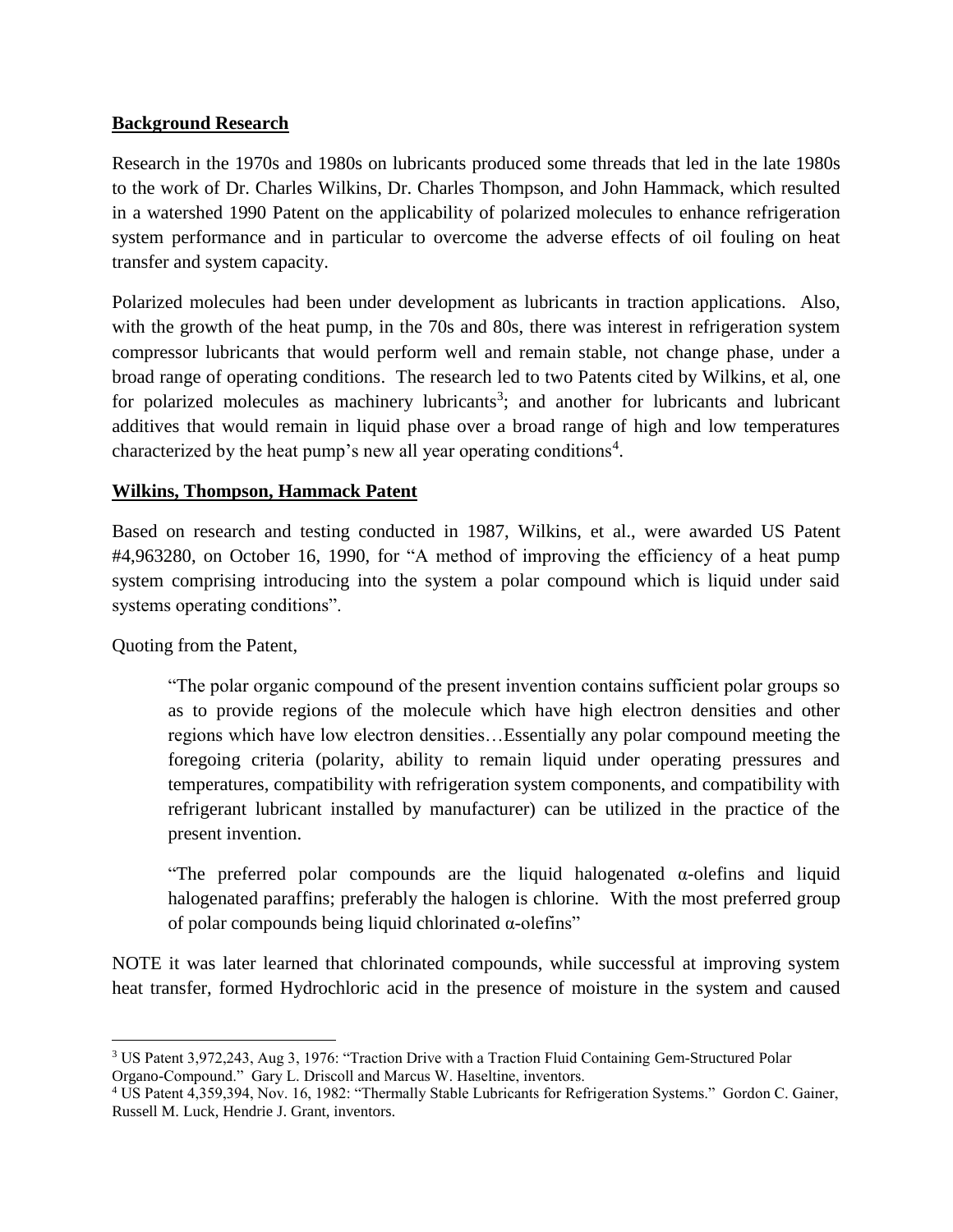excessive corrosion. ProaTEQ is not made with Chlorine. Chlorinated products do, however, remain on the market

A critical passage in the Patent presentation was,

"The polarity of the molecule is believed to result in the polar compound physically attaching itself to the metal walls of the heat pump system. The metal surfaces of the heat pump system are believed to contain a high electron charge such that the present polar molecule will orient itself towards and form a Vander Waals bond with the metal surface. Without being bound by any particular theory it is believed that when the polar compound binds to the metal wall that this results in a reduction in the boundary layer phenomenon which is encountered in the transfer of heat from a fluid contained within a tube through the tube wall to the surrounding fluid. This boundary layer phenomenon reduces the heat transfer coefficient thereby decreasing efficiency. From test conducted to date, it appears that the utilization of the polar compound significantly reduces the effect of this boundary layer phenomenon. Tests thus far have demonstrated not only lower energy consumption but also substantially increased heat transfer across the heat transfer surfaces. This improved heat transfer is demonstrated by an increase in the heat transfer coefficient for the system, and by shorter system cycle times. As a result of the improved heat transfer, one achieves significantly reduced power consumption in the heat pump system. Further energy savings can be achieved by taking advantage of the increased heat transfer by reducing the overall size of the heat pump system for any given load thereby resulting in further energy efficiencies from the use of smaller compressors, and the like."<sup>5</sup>

In this writing, Wilkins, et al. revealed that they had "cracked the code" to overcome oil fouling by the introduction of polar molecules into the lubricating oil. This was the first use of polarized lubricants or lubricant additives for this purpose.

# **The Experiment That Proved the Case**

The Patent presented experimental results based on a study characterized as follows:

- 1. The study was performed in a test room, a teaching laboratory at the University of Alabama, for 85 days between March 6 and May 28, 1987.
- 2. The room had ceiling and interior walls connected to other internal surfaces, and an external wall and windows exposed to the sun and ambient conditions.
- 3. The rooms was cooled by a 1962-vintage, 3.3 ton York water-cooled, self-contained air conditioning unit, using Freon R-22, with 0.875 gal of York "C" oil as a lubricant. The room was held at 71 deg. F by the thermostat continuously throughout the 85-day test.

 $\overline{\phantom{a}}$ 

<sup>5</sup>Wilkins, et al., ibid column 3, lines 17-46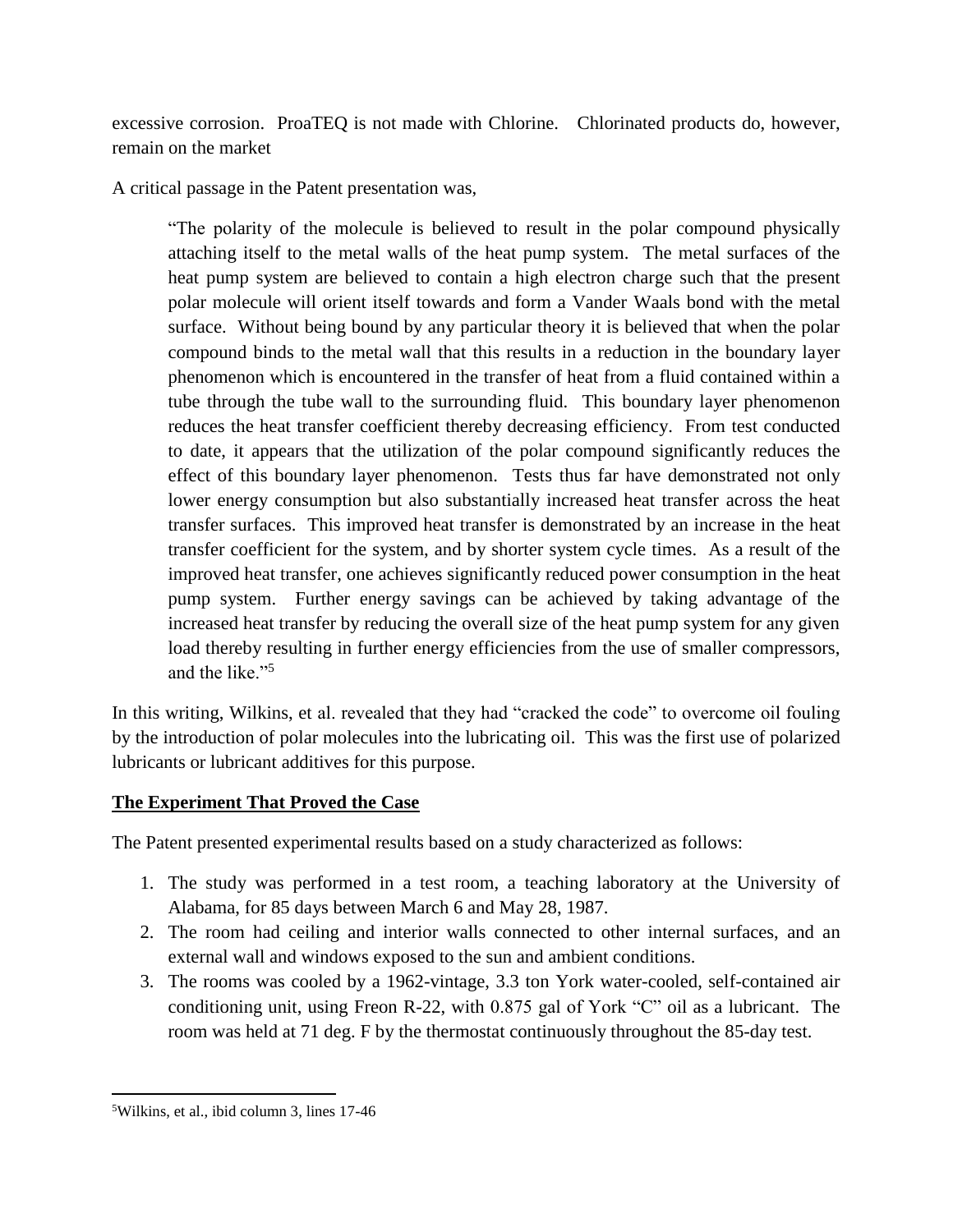- 4. Measurement was set up to monitor power to the air conditioning unit, the temperature in the room, and from these, daily kWh and daily cooling degree hours, each on an aggregated 24-hour basis.
- 5. Over the 85 days of the test, a polarized compound, found in a commercially available chlorinated α-olefin, Chlorowax 500AO was gradually added to the lubricating oil of this unit.
	- a. The Polarized Refrigerant Oil Additive (PROA) was added in 12 injections of 15 ml each.
	- b. The 12 injections were spaced anywhere from 0 to 46 days apart. Eleven of the injections were 0 to 6 days apart; injection 7 followed injection 6 by 46 days<sup>6</sup>.
	- c. Due to the staging of injections, the concentration of the PROA in the lubricating oil varied over the period of the study. For example:
		- i. On day 1, 3/6/87, injections #1 and #2 were made, 15 ml each, totaling 30 ml. At that point the system PROA concentration was 0.83% by volume
		- ii. The system ran at 0.83% for three days. No energy measurements were recorded.
		- iii. On day 4, injection #3 was inserted. Total volume increased to 45 ml. Volumetric percentage increased to 1.25%
		- iv. On day 7, injection #4 was made, now 60 ml, 1.67%
		- v. On day 11, injection #6 was made, now 90 ml and 2.5%
		- vi. The system was held at 90 ml and 2.5% for 46 days, as noted above. On day 14, the first 24-hr kWh and 24-hr CDH recordings were made. Recordings were also made on days 16 through 24 and on days 35 and 36.
		- vii. On day 58, injection #7 was made, now 105 ml, 3.0%. 24-hr kWh and CDH readings were recorded each day until Injection #8 on day 61.
		- viii. The final injection was #12, on day 78, making 180 ml and 5.1%. That concentration was held until the end of the test on day 85. kWh and CDH readings were taken on days 80, 81, and 84.
			- ix. In total there were 24-hr kWh and CDH readings recorded on 35 of the 85 days of the test.
			- x. The investigators reported that the kW was monitored multiple times, and held at 2.79 kW whenever the system was operating.
			- xi. From the constant kW, the daily kWh recordings could be converted to daily run time in hours or minutes.

# **The Reported Results**

 $\overline{a}$ 

The investigators reported that the optimum concentration of PROA in the system tested was 4.7% by volume<sup>7</sup>. The additional substantive claims in the patent are:

<sup>6</sup> Notes in the Patent Document say there were some equipment problems after injection #6 that had to be addressed, and there was some cooler weather that didn't cause the air conditioning system to operate.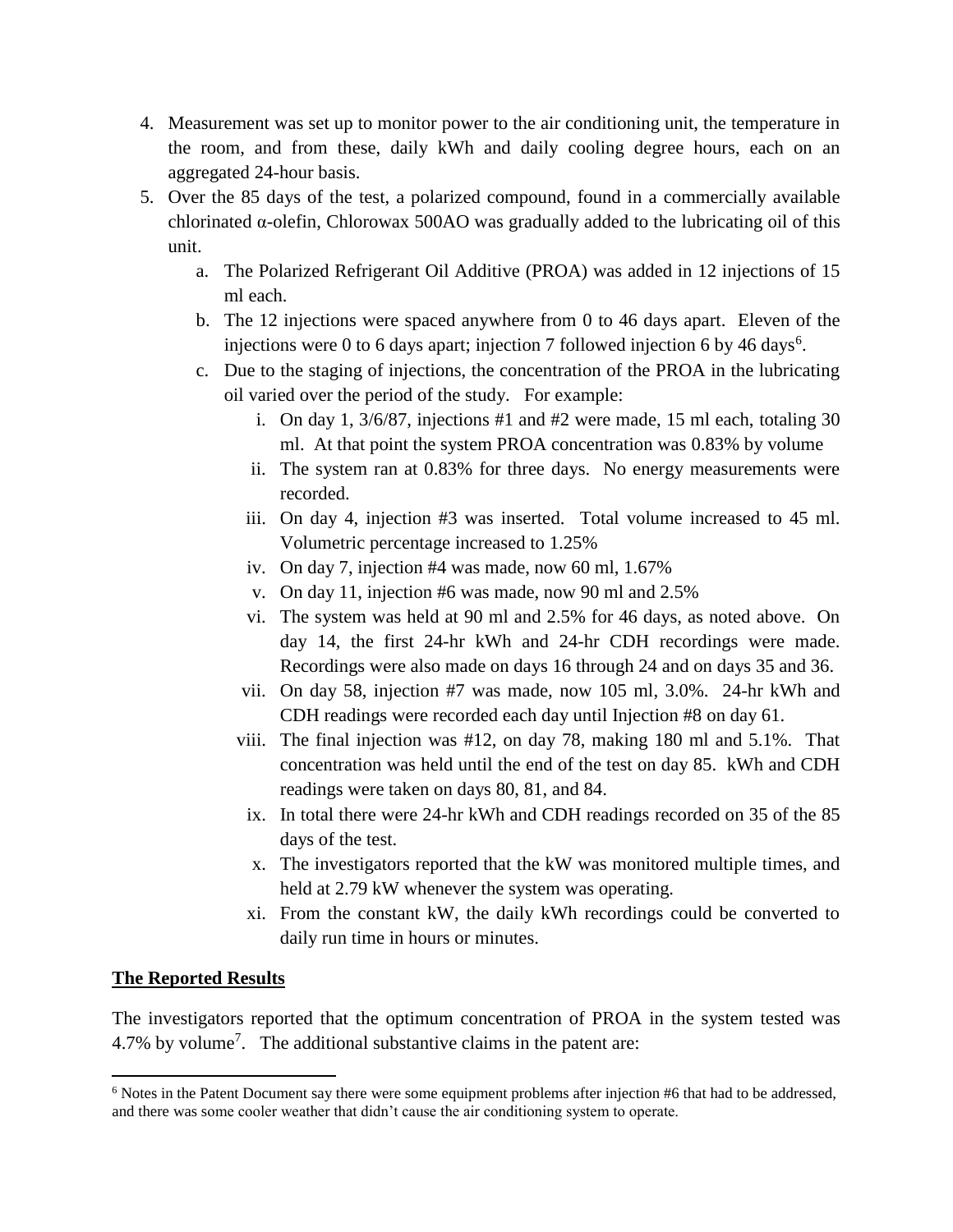- 1. Introducing a polar compound comprising a chlorinated α-olefin or a chlorinated paraffin, into the system, is shown to improve energy efficiency; and
- 2. The particular chlorinated α-olefin used, Chlorowax 500AO, remained liquid under the entire set of operating conditions encountered in the test; and
- 3. Any of several chlorinated α-olefins could be used, as long as they had 6-24 carbon atoms and 1-12 halogen atoms; and
- 4. The additive should be in proportion of 0.1 to 10% by volume mix in the refrigeration lubricating oil; and
- 5. Carrier oils of white oil or naphthenic oil can be used, approximately equal volume mixtures are recommended; and
- 6. A Buffer should be added to prevent halogens from free halogens from forming and causing corrosion in the event of moisture in the system.

As can be seen, the focus of the Patent was more about the lubricant aspects of the test than of the energy efficiency achievements. Because our interest now, 25 years later, is in the energy efficiency achievements of the Patent research, GU had performed a re-analysis of the Wilkins, et al data which is provided below.

# **Georgetown Utilities Re-Analysis of Wilkins, et al Data**

 $\overline{a}$ 

Additional analyses of the data published in the Patent were conducted by Georgetown Utilities. The following results are highly relevant, in our opinion.



The three plots represent the data on daily kWh and daily cooling load as expressed in cooling degree-hours per day (65 base). The left is data from days 16 through 57, a total of 11 observations, when the system held 90 ml and 2.5% concentration (low dosage). The data in the middle chart are from days 58 through 71, 14 observations, when the concentration was at 3.0% to 4.3%, increasing slightly every few days. The data in the right chart was from days 72 through 77, containing 6 observations, with concentration at 4.7%.

The fourth chart, provided below, combines data from days 72 through 85, which provides 9

<sup>7</sup>Wilkins, et al, US Patent 4,963,280, column 8, line 4-6, "These tests reveal an optimum concentration of 4.7% for the Chlorowax"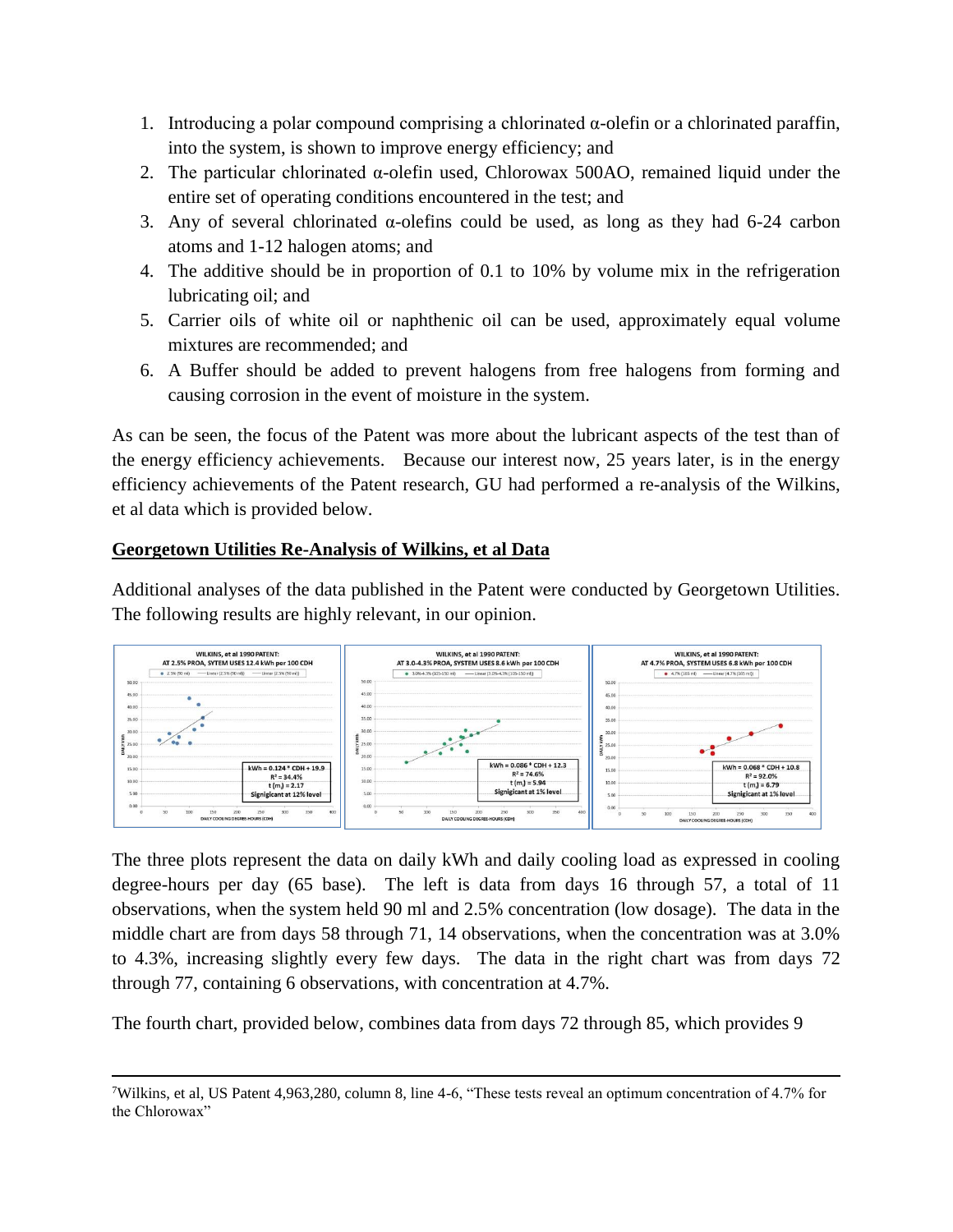

observations, 6 at 4.7% concentration and thee at 5.1% concentration.

The data are taken directly from the patent document with two exceptions; one datum was found impossible and was replaced by a model-based imputed value<sup>8</sup>. Another datum was dropped because it was an extreme outlier and technical factors rendered it likely erroneous<sup>9</sup>.

On each plot, the linear regression line for the following linear equation is provided:

$$
kWh/day = m * CDH/day + b
$$

Where m is the slope of the line shown, which is the sensitivity of daily kWh to cooling load. Note that since there are four charts, with four lines, the lines are parametric in increasing concentration of PROA in the lubricating oil. The slope of the line,  $m_i$  is estimated by regression and shown, and the lines are drawn on each chart. The steeper the line, the MORE energy is used per unit of cooling load. The flatter the line, the LESS energy is used per unit of cooling load. Note that in the top three, the line gets flatter and flatter as you move from left to right, indicating more PROA reduces energy use. The bottom chart, in which the PROA is a mix of 4.7% and 5.1%, actually has a line that has become less flat. In other words, and optimum was reached at 4.7% (as reported in the Wilkins patent)<sup>10</sup>, and increasing the concentration up to 5.1% actually increased the energy use per unit of cooling load.

The specific key results are:

- 1. The left chart shows that at 2.5% PROA concentration by volume, the system used 12.4 kWh per 100 Cooling Degree Hours (CDH).
- 2. The center chart shows that as the PROA volumetric concentration was increased from 2.5% through 3.0%, 3.4%, 3.9% and 4.3%, the kWh usage fell to 8.6 kWh per 100 CDH.

 $\overline{a}$ <sup>8</sup> On day 66, which was  $5/9/87$ , and the day of the 9<sup>th</sup> injection, the 24-hr kWh datum recorded in the patent document was 123.02 kWh. This datum was impossible. All other data on daily kWh ranged from 17.6 to 44.8. Thus this datum was from 3 to six times larger than any other in the dataset. In addition, the Patent document said that all the kWh data were recorded over a 24-hour period, and that kW demand was constant at 2.79 kW. Based on that, the system would have had to run 44.1 hours in a 24-hour period; which was physically impossible. GU used data from days 58 through 71, omitting day 66, and modeled that data using linear regression, then imputed the data value for day 66 from that model. The imputed value was 29.38 kWh.

<sup>9</sup>On day 14, the very first day of recorded kWh data, the kWh was 44.83 (the largest kWh datum of all except the obviously flawed one from day 66). On that same day, the cooling degree hours were 32, the smallest of any of the observed CDH values. That was extremely suspicious. Also, day 14 was the very first day with kWh and CDH data recorded. The next observation (day 16) had comparable energy use, 43.55, but the CDH was more than triple, at 100. The datum for day 14 was so far out of range it was dropped from the data set. We assume there were recording errors on the initial day of data recording. There were ample remaining observations at the 90 ml, 2.5% concentration.

<sup>&</sup>lt;sup>10</sup> Wilkins, et al, US Patent 4,963,280, column 8, line 4-6, "These tests reveal an optimum concentration of 4.7% for the Chlorowax".